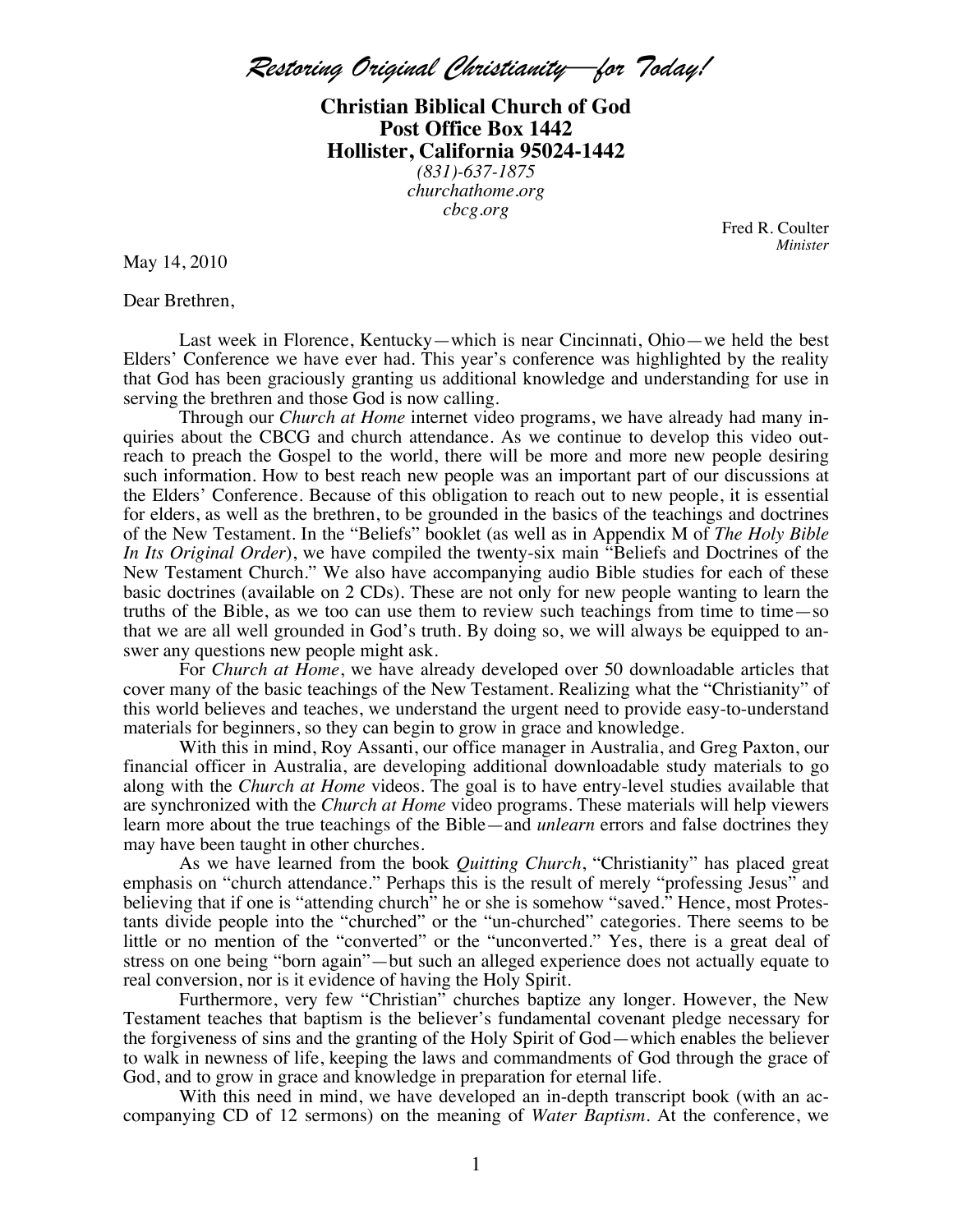gave each of the elders and attendees a copy of this new book, as well as the "covenant words" of the baptismal ceremony (below).

## **Baptismal Counseling and Ceremony**

Each person who desires to be baptized should be counseled to determine whether the individual has truly repented to God the Father of his or her sins, and has accepted Jesus Christ as personal Savior. Baptismal counseling should cover the following:

The person must understand what sin is—the transgression of God's commandments and laws. Each one must realize that the sacrifice and the blood of Jesus Christ is the only payment for his or her sins.

Another purpose of baptismal counseling is to determine whether the individual has the fruits of repentance and the desire to live God's way of life and keep His commandments as magnified by Jesus Christ in the New Testament.

After these two things have been determined, the one doing the counseling needs go through the Scriptures of "Counting the Cost" with the person desiring to be baptized. The passages which best cover "Counting the Cost" are Luke 14:25-33 and Matthew 10:32-38. As you go over these Scriptures with the person, you need to determine whether he or she has made this covenant commitment in his or her life before God the Father and Jesus Christ. This covenant of eternal life is an irrevocable, total dedication of one's life to God the Father and Jesus Christ until the end of physical life.

Then, you will need to explain the complete meaning of baptism by going through Romans 6:1-13. The person desiring baptism should know that baptism is by full immersion in water, symbolizing the death and burial of the old self—and that the rising out of the water symbolizes a new beginning, one's walk in newness of life. Here is the translation which shows that each one who is baptized is jointly baptized into the death of Jesus Christ. This is how the death of Jesus Christ is imputed to each repentant sinner.

## **Romans 6:1-13**

1. What then shall we say? Shall we continue in sin, so that grace may abound?

 2. MAY IT NEVER BE! We who died to sin, how shall we live any longer therein? 3. Or are you ignorant that as many of us who were baptized into Christ Jesus, were baptized into His death?

 4. Therefore, we were buried with Him by the baptism into the death, so that, just as Christ was raised up from the dead by the glory of the Father, in exactly the same way also, we should walk in newness of life.

 5. For if we have become conjoined together in the likeness of His death [our covenant pledge and baptismal death], so also shall we be *in the likeness* of *His* resurrection.

 6. Knowing this that our old man was co-crucified with *Him* in order that the body of sin might be destroyed, that we should no longer to be enslaved to sin.

7. Because the one who has died to sin has been justified from sin.

8. Now if we died together with Christ, we believe that we shall also live with Him,

 9. Knowing that Christ, after having been raised from the dead, dies no more; death no longer has any dominion over Him.

10. Because when He died to sin, He died once for all; but in that He lives, He lives to God.

11. In exactly the same way also, you reckon yourselves to be dead to sin indeed, but alive to God through Christ Jesus Our Lord.

12. Therefore, do not let sin rule in your mortal body, that you submissively obey it in the lusts thereof.

13. *Likewise,* do not be yielding your members as instruments of unrighteousness to sin, rather be yielding yourselves to God as those who are alive from the dead, and your members as instruments of righteousness to God.

If the person meets those basic requirements and fully understands the purpose of baptism, then it would be proper to baptize him or her.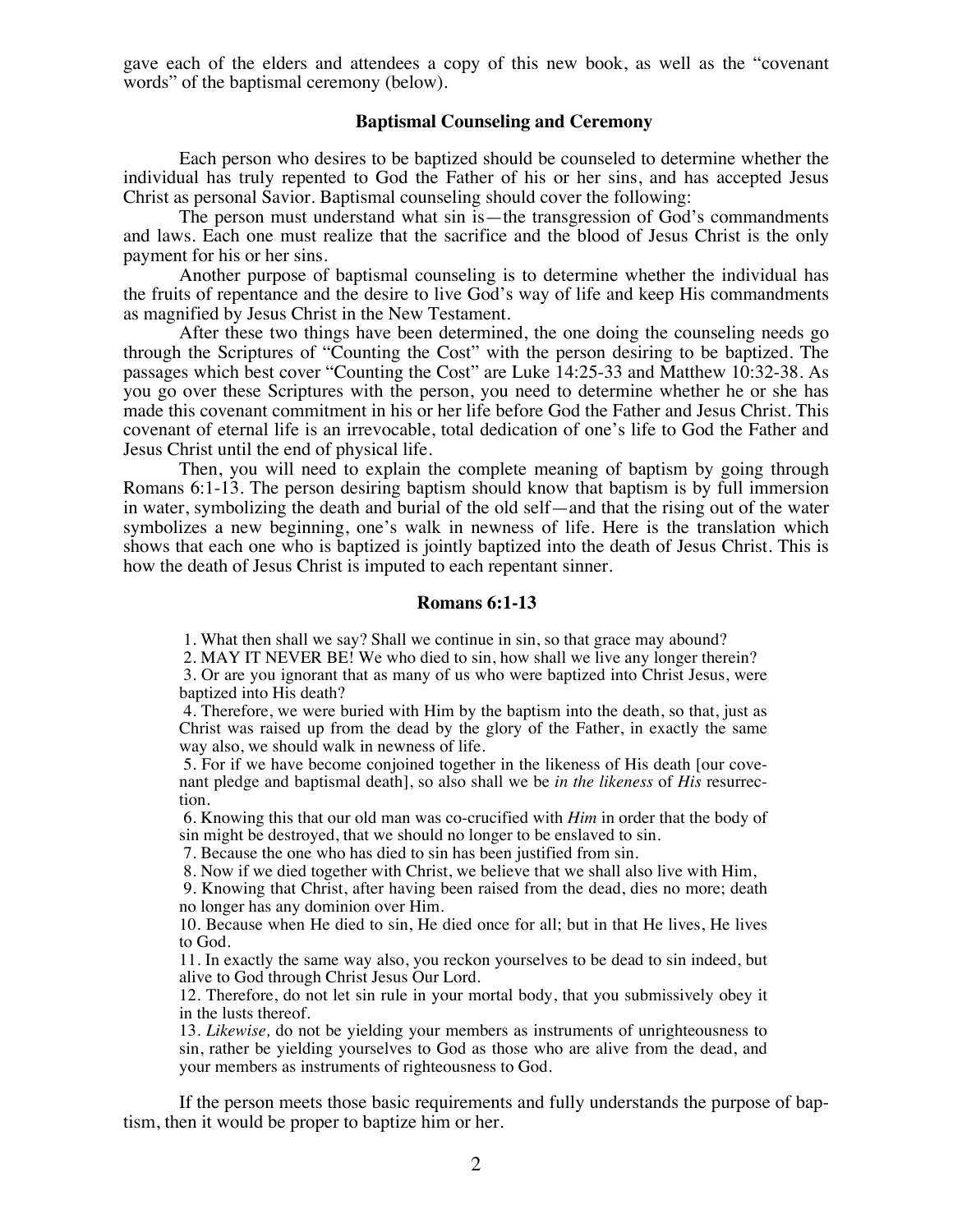### **Baptismal Ceremony**

Here are the words of the baptismal ceremony. Prior to baptism, it would be best to go through these words of the baptismal ceremony so that the person can fully understand the significance of baptism. These words are to be recited by the one who is doing the baptizing while he is in the water with the one who being baptized:

"Have you repented of your sins? Have you accepted Jesus Christ as your personal Savior for the forgiveness of your sins? Are you ready to bury your old sinful self and life into the baptismal covenant death of Christ Jesus in this watery grave? Are you going to walk in the way of Jesus Christ, keeping His commandments, and love Him with all your heart, all your mind, all your soul and all your being and with all your strength?"

After receiving an affirmative answer to each of these questions, you should continue by asking:

"What is your full name?"

Repeat the person's full name and say, "Because you have repented of your sins, which are the transgressions of God's holy, righteous and perfect commandments and laws; and because you have accepted Jesus Christ as your personal Savior for the forgiveness of your sins, Who is your Lord and Master in heaven above, sitting on the right hand of God the Father as your Intercessor and Mediator and your King in the coming kingdom of God; and because you are burying your old sinful self and life into the covenant death of Christ Jesus in this watery grave for the remission of your sins; and because you are determined to walk in newness of life, in the way of Jesus Christ, keeping His commandments and to love Him and God the Father with all your heart, all your mind, all your soul and all your being and with all your strength, I baptize you, not into any sect, denomination or organization of the world, but into the name of the Father—because you will bear His family name for all eternity as His son/daughter; and of the Son—because His life, sacrifice, death and resurrection brings the forgiveness of your sins; and of the Holy Spirit—because the Holy Spirit comes from God the Father and into your mind as the begettal to be a son/daughter of God, and will lead you into loving obedience to God the Father and Jesus Christ now, and when Jesus Christ returns, God will in the first resurrection grant you eternal life as a son/daughter of God in glory! I do this in the name of Jesus Christ, that is by the authority of the name of Jesus Christ—AMEN!"

After baptizing the person, the one doing the baptizing should lay hands on the head of the individual and pray for the begettal of the Holy Spirit and commend them into the hands of Jesus Christ and God the Father—AMEN! To finalize the baptism, the one doing the baptism should look the newly baptized person in the eyes and say, "On the authority of Jesus Christ, your sins have been forgiven!"

With our baptismal death in the watery grave, we pledge to God that we will be faithful until we die. We also symbolically die to sin, to the world, and to the vanity of self and human nature. Moreover, we pledge that we will love God the Father and Jesus Christ as Jesus commanded: " 'You shall love *the* Lord your God with all your heart, and with all your soul, and with all your mind.' This is *the* first and greatest commandment; and *the* second *one is* like it: 'You shall love your neighbor as yourself.' On these two commandments hang all the Law and the Prophets" (Matt. 22:37-40).

Our love for God becomes the most important aspect of our lives—above everyone and everything else. Jesus said, "Now then, whoever shall confess Me before men, that one will I also confess before My Father Who *is* in heaven. But whoever shall deny Me before men, that one will I also deny before My Father, Who *is* in heaven.

"Do not think that I have come to bring peace on the earth; I did not come to bring peace, but a sword. For I have come to set a man at variance against his father, and a daughter against her mother, and a daughter-in-law against her mother-in-law. And a man's enemies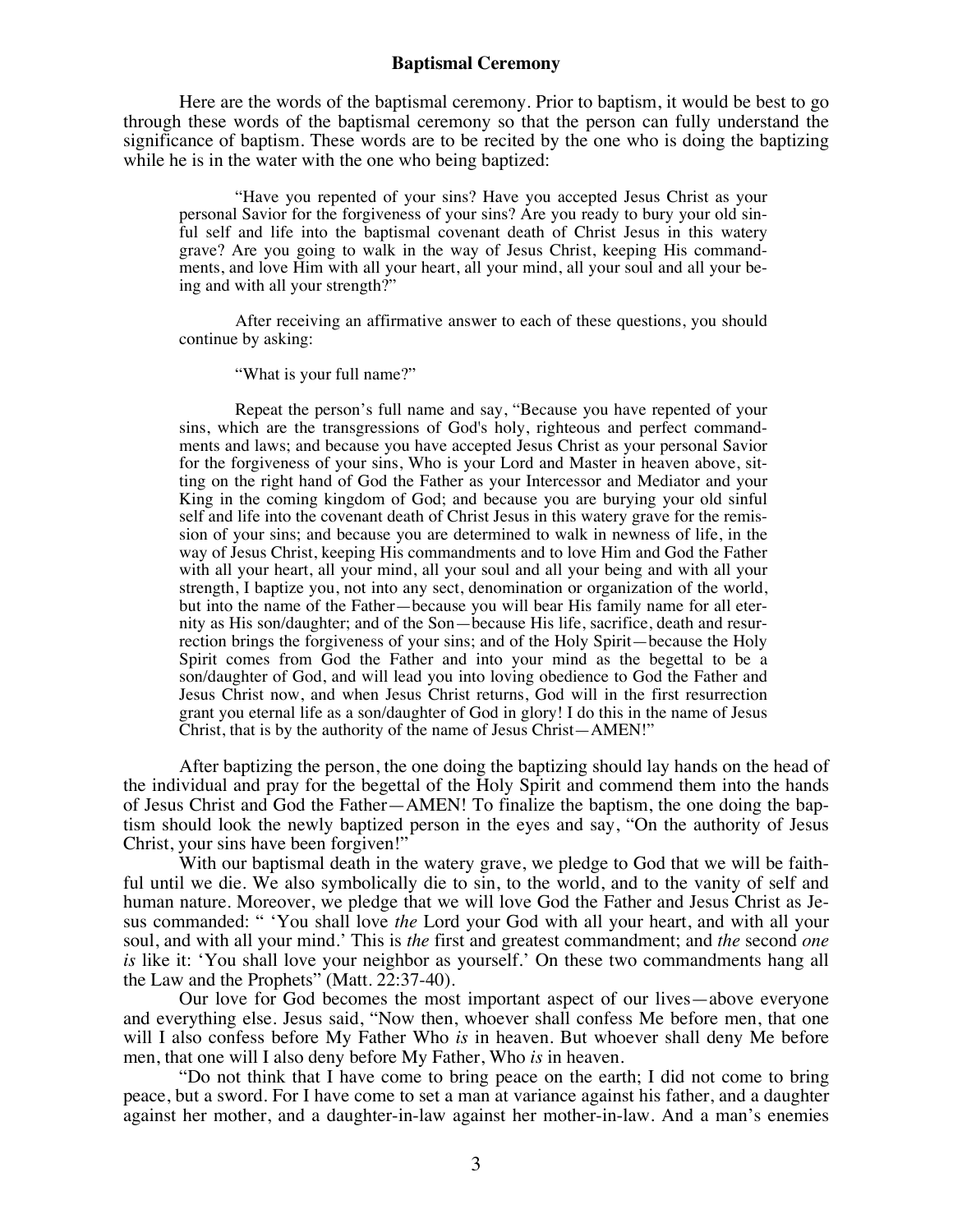*shall be those of* his own household.

"The one who loves father or mother more than Me is not worthy of Me; and the one who loves son or daughter more than Me is not worthy of Me. And the one who does not take up his cross and follow Me is not worthy of Me. The one who has found his life shall lose it; and the one who has lost his life for My sake shall find it" (Matt. 10:32-39).

Fundamentally, what is at stake is eternal life or eternal death! That is our covenant pledge to God the Father and Jesus Christ—sealed with the symbolic death of baptism.

#### **Health and Healing**

Perhaps the most important topic we discussed at the conference concerned "Health and Healing." God wants us to be in good health, as the apostle John wrote: "Beloved, I personally am praying for you, **that in all respects you may prosper and BE IN HEALTH**, even as your soul is prospering" (III John 2).

Considering all the things that are against people's health today, it is a real struggle for many of us to stay in good health. However, since last year, we have learned a lot about maintaining health and the many causes of disease and sickness. There are environmental causes such as toxins, chemicals and additives in meats (clean and unclean) and processed foods; there is the problem of genetically modified foods; also, there are toxins and chemicals in our water and air. Astonishingly, there are over 80,000 chemicals and drugs used today. Then there is the problem of prescription and over-the-counter drug use, and the misdiagnosis and mistreatment of disease (doctor error). All of these are from the *outward* environment.

As if that wasn't enough, we are also influenced by the *inward* environment—the emotional/spiritual causes of disease that are rooted in stress, anger, fear, resentment, bitterness, hatred—all of which affect our health and wellbeing. During the conference we focused primarily on these *inward* emotional/spiritual causes of sickness, and specifically as they have related to our past experiences in various churches of God.

God promises to heal, as David was inspired to write: "Bless the LORD, O my soul; and all that is within me, bless His holy name. Bless the LORD, O my soul, and forget not all His benefits; **Who forgives all your iniquities, Who heals all your diseases**, Who redeems your life from destruction, Who crowns you with lovingkindness and tender mercies, Who satisfies your mouth with good things; your youth is renewed like the eagle's" (Psa. 103:1-5).

Notice, God forgives our iniquities *first*, then heals us of our diseases. This means we must **repent of all our sins**, especially our emotional/spiritual sins because, as we will see, they are a fundamental cause of much of the sickness and disease within the Church.

In this mailing, we are including a special message on the emotional/spiritual causes of disease—just as was covered at the conference. Be sure to listen carefully to this message, as it will be most helpful to you. Please share it with others, as they too will benefit from it.

As you will see, most people are unaware of the emotional/spiritual causes of disease. For example, *resentment* is one such cause. Yet Jesus emphasized many times that we must forgive one another. Peter asked Jesus this question about forgiving a brother: "Lord, how often shall my brother sin against me and I forgive him? Until seven times?" Jesus said to him, "**I do not say to you until seven times, but until seventy times seven**" (Matt. 18:21-22).

Jesus continued to demonstrate how important it is us to forgive those who have sinned against us. "Therefore, the kingdom of heaven is compared to a man, a *certain* king, who would take account with his servants. And after he began to reckon, there was brought to him one debtor who owed *him* ten thousand talents. But since he did not have *anything* to pay, his lord commanded him to be sold, and his wife and children, and all that he had, and payment to be made. Because of this, the servant fell down *and* worshiped him, saying, 'Lord, have patience with me, and I will pay you all.' **And being moved with compassion, the lord of that servant released him, and forgave him the debt**.

"Then that servant went out *and* found one of his fellow servants, who owed him a hundred silver coins; and after seizing him, he choked *him*, saying, 'Pay me what you owe.' As a result, his fellow servant fell down at his feet and pleaded with him, saying, 'Have patience with me, and I will pay you everything.' **But he would not** *listen***; instead, he went**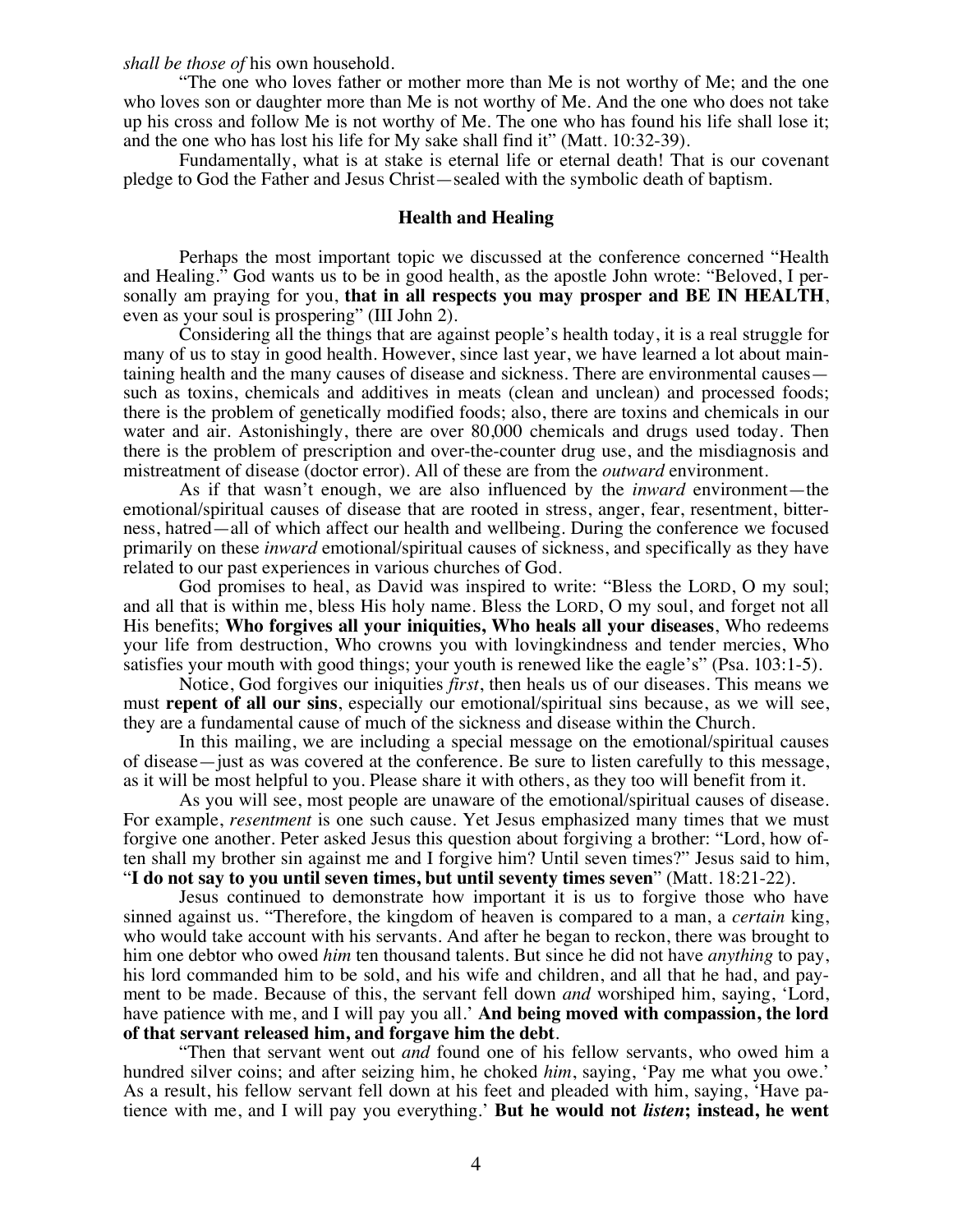# **and cast him into prison, until he should pay the amount that he owed**.

"Now when his fellow servants saw the things *that* had taken place, they were greatly distressed; and they went to their lord *and* related all that had taken place. Then his lord called him *and* said to him, '*You* **wicked servant, I forgave you all that debt, because you implored me. Were you not also obligated to have compassion on your fellow servant, even as I had compassion on you**?'

"And in anger, his lord delivered him up to the tormentors, until he should pay all that he owed to him. **Likewise shall My heavenly Father also do to you, IF EACH OF YOU DOES NOT FORGIVE HIS BROTHER HIS OFFENSES FROM THE HEART**" (Matt. 18:23-35).

We need to *take to heart* what Jesus taught about forgiving one another from our hearts—regardless of the offence or sin. But someone will ask, "What if that person has not *asked* for forgiveness? What do I do then?" You must forgive them before God and place the whole matter into His hands and leave it with Him, so that you are not carrying around the harmful burden of unforgiveness, anger, bitterness or resentment.

What if it occurred long ago, perhaps when you were a little child, and now that person is dead? Again, forgive that person from your heart before God. Leave it with God the Father and Jesus Christ. Why carry those burdens—those *sins*—of anger, bitterness, unforgiveness, resentment, fear and hatred? Rather, repent of them! Ask God to *cleanse your mind* and *heal your emotions* through "the washing of the water of the Word." This is what Jesus meant about forgiving each other from the heart.

**Please listen to this vital message on** "**Spiritual and Emotional Healing**."

### **Sabbath Ending the Elders' Conference**

The highlight of the Sabbath services ending the conference was the ordination of two men as elders: Duncan Macleod from Vermont and Gene Palm from Ohio. Both of these men have diligently served the brethren in their areas for many years. As we do with all ordinations of elders, we ask the brethren in their local areas for input. This is important because they know the men and their character and dedication. They have seen them in all circumstances and trials. Both Duncan and Gene, while not currently married, will be dedicated to serving and teaching the brethren.

Not counting myself, those who attended the Elders' Conference were:

| Marlin & Nancy Fannin | Norbert & Denice Bohnert |
|-----------------------|--------------------------|
| Roger & Emy Kendall   | Glenn & Phyllis Daniel   |
| Anse Cates            | Duncan Macleod           |
| Lawrence Burchfield   | Gene Palm                |

Other invitees:

| Wendell & Bettie Yeary        |
|-------------------------------|
| Roger & Sherry Tointon        |
| Roy & Marie Mack              |
| Joe and Betty Chikar          |
| James David & Gail Lineberger |
|                               |

# **God's Grace and Commandment-Keeping**

For the final message in Florence, I gave #5 in the series *God's Grace and Commandment-Keeping*. I originally gave this material as a pre-recorded message to be played on the weekly Sabbath during the Feast of Unleavened Bread. Later, during the actual Feast itself, when I was in Atlanta, I expanded it to two messages. The more I studied this subject focusing on the fact that we are to keep the commandments of God according to their spiritual